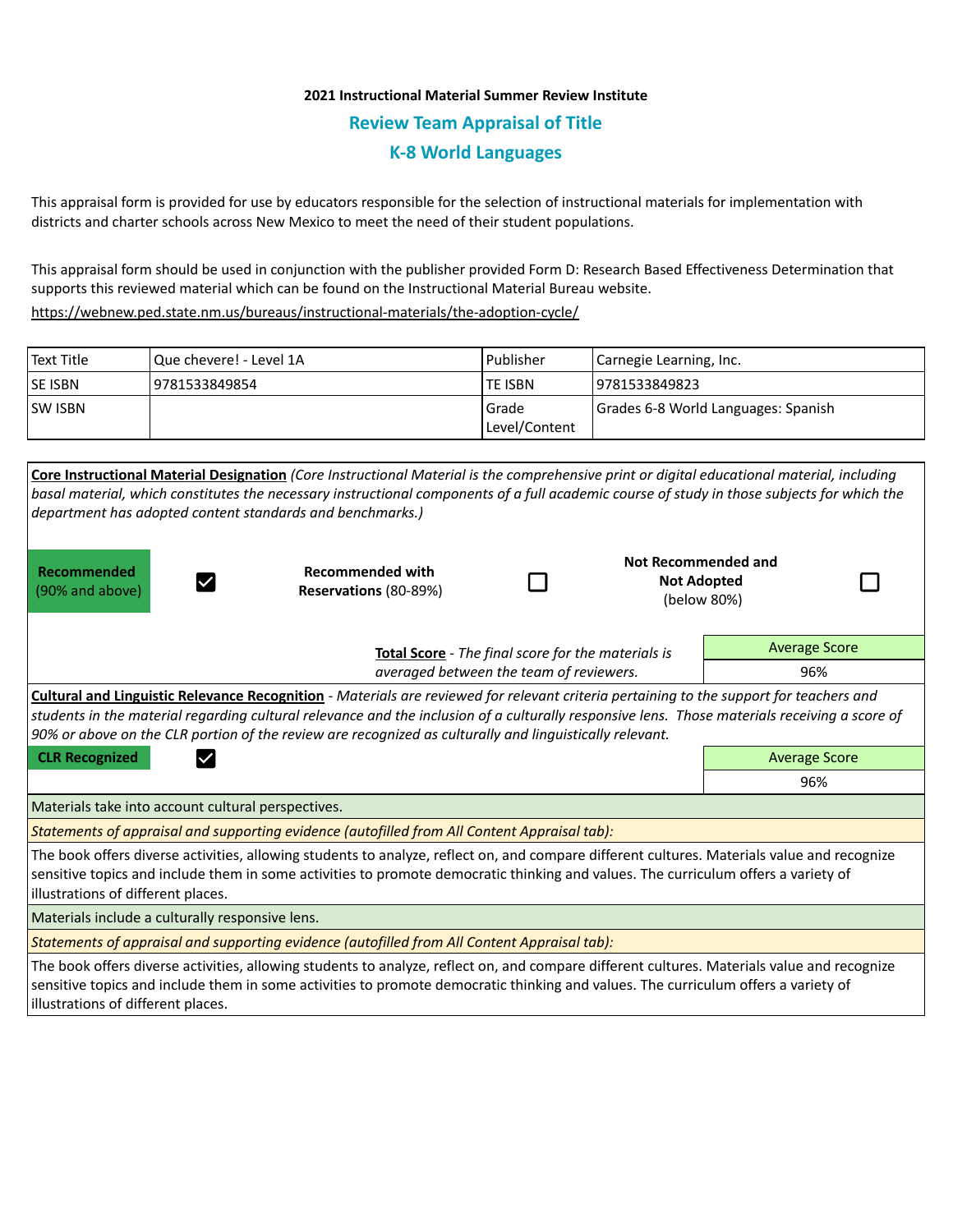Standards Review *- Materials are reviewed for alignment with the state adopted content standards, benchmarks and performance standards.*

Average Score

97%

Materials align with World-Readiness standards overall.

*Statements of appraisal and supporting evidence:* 

¡Qué chévere! 1A content and assignments are aligned with the NM adopted standards. Each chapter has unit openers clearly stating the standards and essential questions. The teacher's edition also shows the standards for each assignment.

Materials align with communication standards.

*Statements of appraisal and supporting evidence:* 

¡Qué chévere! 1A contains content and activities allowing all learners to practice and provide input using all three modes of communication. There are audios, videos, and activities allowing all learners to use the language studied to reinforce and expand the targeted content and vocabulary in all three domains of communication. There are a variety of activities encouraging students to provide input individually or collaboratively to inform, explain, persuade, and narrate on a variety of topics.

Materials align with cultures standards.

*Statements of appraisal and supporting evidence:* 

¡Qué chévere! 1A provides activities where students have the opportunity to use the language to research aspects of the Spanishspeaking world and its cultures while making connections to their backgrounds. The program portrays relevant and authentic aspects of the Spanish-speaking world and its culture in a positive manner. The TE and SE contain illustrations, readings, and photographs depicting a variety of scenes and people from other cultures. The illustrations are balanced, appropriate, and culturally responsive. Each unit has resources such as "Un poco más: Cultura", "Comparaciones", " Productos", "Prácticas", "El rincón del arte", and more.

Materials align with connections standards.

*Statements of appraisal and supporting evidence:* 

¡Qué chévere! 1A allows all learners to connect with other disciplines and acquire information about diverse perspectives and beliefs. Each unit has annotated information for the students to expand what they know and have learned during class, as evidenced by "Perspectivas". The program offers enrichment readings on current topics that highlight products, perspectives, and practices of each unit's region(s) of focus. The program has maps, illustrations, and photographs, depicting cultural information.

Materials align with comparisons standards.

*Statements of appraisal and supporting evidence:* 

¡Qué chévere! 1A assists students in exploring, expanding, and making connections to the Spanish language and its culture by asking students to reflect on their own culture while making comparisons to the region(s) of focus. Each unit has the "Comparaciones", which are annotated information sections allowing all learners to engage and connect with cultural competence practices. The program has a variety of activities such as "Un poco más: Cultura", allowing the students to use the language to investigate, explain, and reflect on the nature of the language while making comparisons of the language studied and their own.

Materials align with communities standards.

*Statements of appraisal and supporting evidence:* 

¡Qué chévere! 1A provides activities and resources for learners to communicate and interact with cultural competence. The students have the opportunity to use the language within and beyond the classroom. The teacher's edition has useful annotations such as "Spanish in the workplace" and "Culture." The teacher's edition offers suggestions on how students can apply their Spanish beyond the classroom and contains additional cultural information and activities related to products, practices, or perspectives. The student edition has a variety of activities engaging students to set goals and reflect on their progress. There are also project-based activities, allowing students the opportunity to apply all language skills and prior knowledge, assisting them to function in a globalized world and using the language for enjoyment, enrichment, and advancement.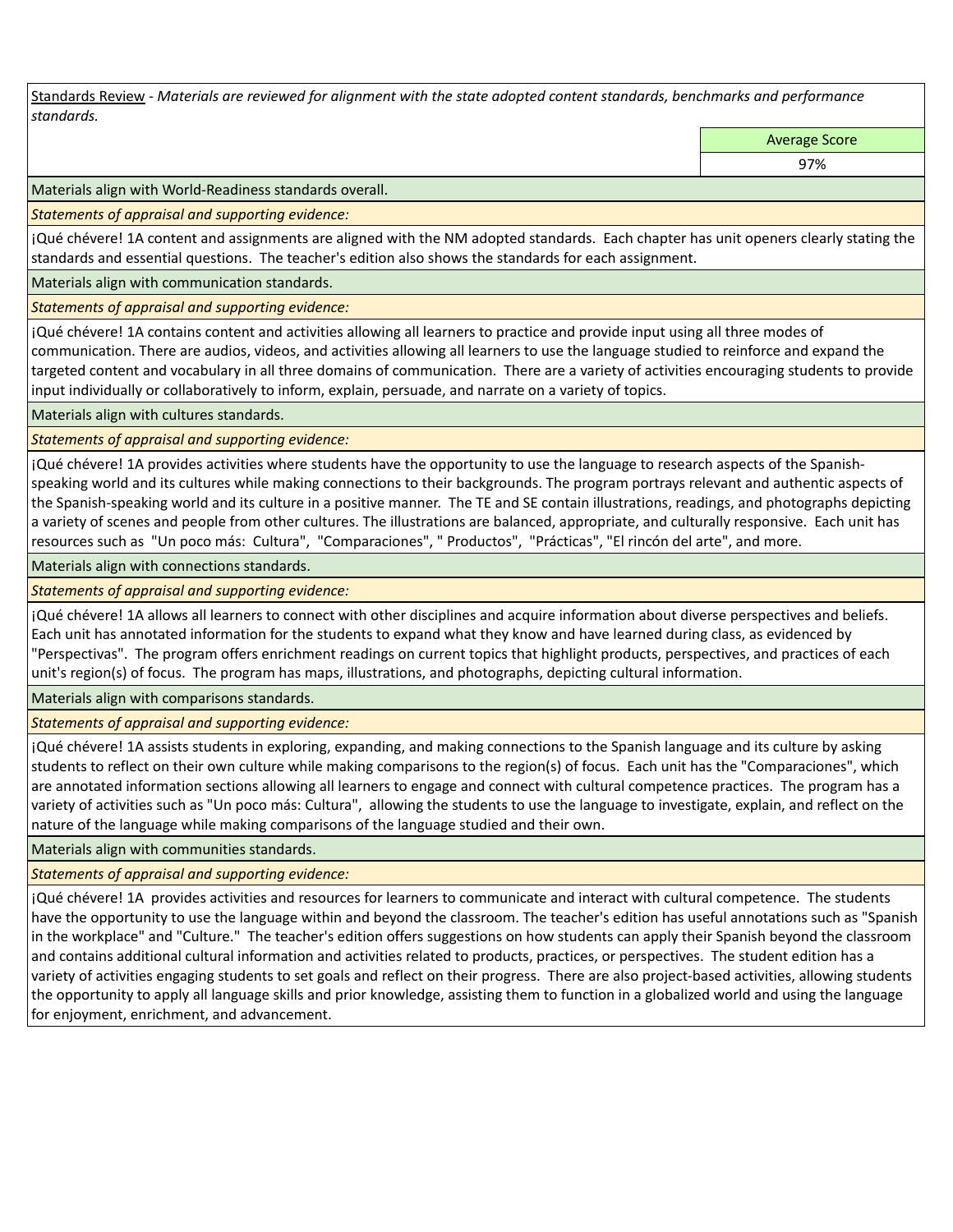**WL Content Review** *- Materials are reviewed for relevant criteria pertaining to the support for teachers and students in the specific content area reviewed.*

Average Score

98%

Materials provide a selection and range of high-quality texts worthy of students' time and attention, exhibiting exceptional craft and thought and/or providing useful information.

*Statements of appraisal and supporting evidence:* 

Materials provide a variety of well structured, high quality texts that are appropriate for the different levels of students. Texts also include information that is relevant and can engage students in the learning process. The texts include diverse topics from different Spanish-speaking cultures, as evidenced by the sections "Cultura" and "Lectura".

Questions in the materials are high-quality text-dependent and text-specific questions. The overwhelming majority of these questions are text-specific and draw student attention to the particulars in the text.

*Statements of appraisal and supporting evidence:* 

The curriculum provides text-dependent and text-specific questions that require students to provide evidence directly from the text and that permit students to explore specific words, details and arguments. These questions also support students to critically examine a text. Additionally, they support the teacher in measuring students' comprehension of the studied topic.

Materials provide scaffolding and supports to enable students' learning of world languages.

*Statements of appraisal and supporting evidence:* 

The book offers a variety of strategies to encourage scaffolding and higher order thinking for students. Materials provide real-world activities that allow opportunity to practice with natural language. Materials offer visual support throughout, such as real pictures and some examples of real world texts (invitation, song, charts, and a menu.)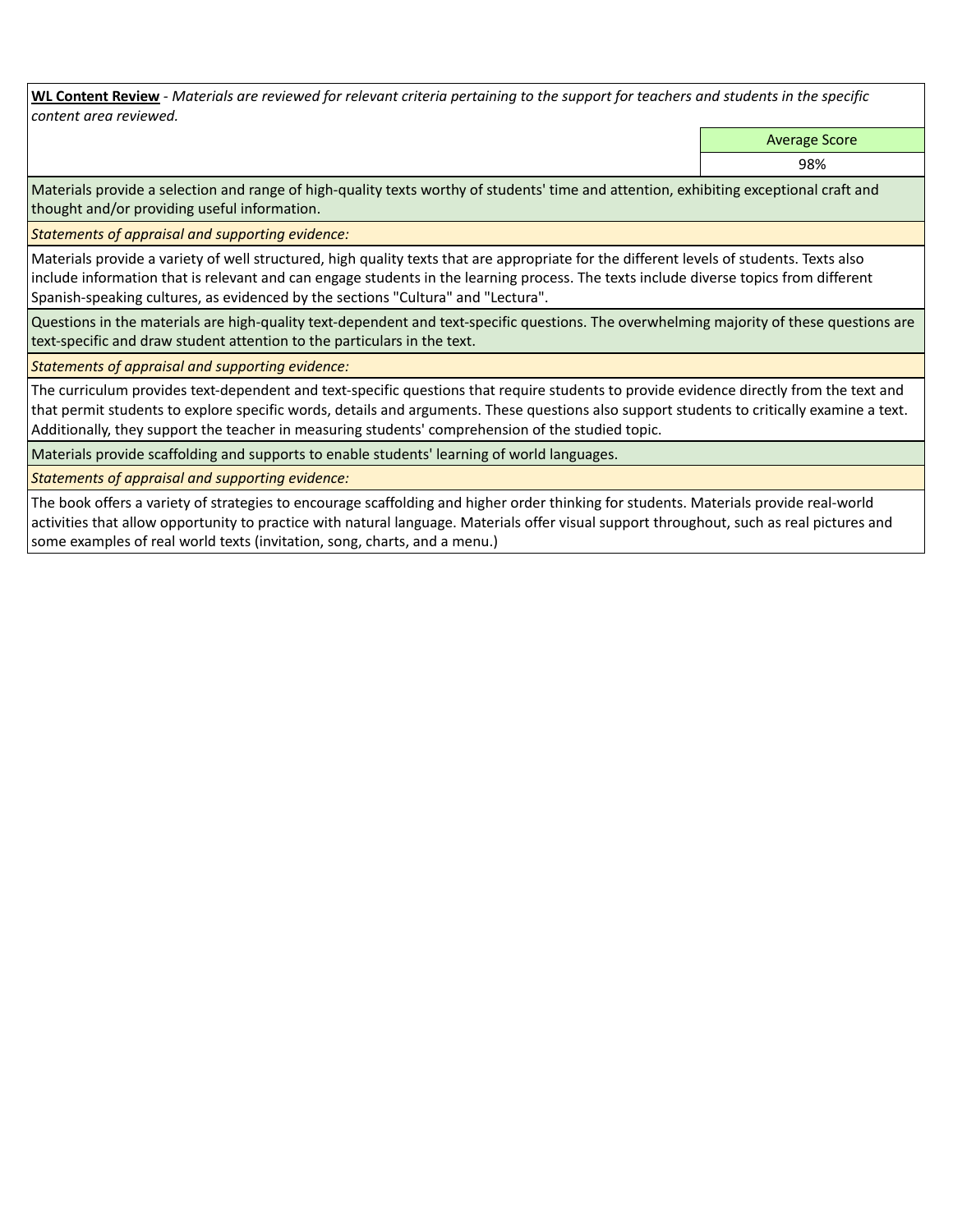**All Content Review** *- Materials are reviewed for relevant criteria pertaining to the support for teachers and students in the material regarding the progression of the standards, lesson structure, pacing, assessment, individual learners and cultural relevance.*

Average Score

95%

Materials are coherent and consistent with the standards that all students should study in order to be college and career ready.

*Statements of appraisal and supporting evidence:*

¡Qué chévere! 1A contains a strong, well-structured, clear scope and sequence, appropriate for the level. The program attends to the full intent of the content for all students. The curriculum is coherent and consistently works as a program. There are resources to make connections to higher academic levels such as "Pre-AP Reading," and "Pre-AP listening and speaking," allowing teachers to set high expectations for all students. The unit's objectives and content build up systematically throughout the program and the end of unit resources are clearly written.

Materials are well designed and take into account effective lesson structure and pacing.

*Statements of appraisal and supporting evidence:*

The materials contain learning progressions as evidenced in the scope and sequence. While learning objectives can be found in every unit, language objectives are not present in the material. The lesson opener that is a preview of the lesson shows the essential questions, essential instructions, and differentiated instruction. All these can be found in every opener across the book.

Materials support teacher planning, learning, and understanding of the standards.

*Statements of appraisal and supporting evidence:*

¡Qué chévere! 1A provides 50-minute lesson plans, assisting in daily planning and classroom preparation. The program offers "Integrated performance Assessments," and "ExamVIEW", which is a software preloaded with premade, editable assessments for all learners. The TE addresses objectives for all assignments. The TE has multiple annotations with useful information and suggestions assisting the teachers in better understanding of the program, its resources, and material for teaching differentiation strategies.

Materials offer teachers resources and tools to collect ongoing data about student progress on the standards.

*Statements of appraisal and supporting evidence:*

Materials offer a variety of embedded summative and formative assessments as well as digital tools such as online pretests that allow the teacher to assess and monitor students' progress. Rubrics are only available online; none of those were found in the book.

Materials support effective use of technology to enhance student learning.

*Statements of appraisal and supporting evidence:*

The book has a wide range of videos and digital tools such as video historias and videos showing the vocabulary. All these allow the students to engage in learning. The book also has a digital platform that contains summative assessments that support and enhance students' learning.

Materials can be easily customized for individual learners.

*Statements of appraisal and supporting evidence:* 

Materials can be customized for individual learners. Every "unidad" provides differentiated instruction for heritage learners and special needs strategies that allow the teacher to individualize the learning to help students meet the objective. These strategies can be found throughout the book. The book has step by step scaffolded activities, grammar tutorials, and "repaso de la unidad" where the students can monitor their own learning.

Materials give all students extensive opportunities and support to explore key concepts.

*Statements of appraisal and supporting evidence:*

Materials provide opportunities for the student to understand the content. The book offers a wide variety of resources (digital and embedded), text, and illustrations. It offers teaching strategies that support the students' learning. Modifications and alternative assignments are offered and extra linguistic support is available in every unit. The book also contains projects allowing the students opportunities to use their creativity and critical thinking.

Materials take into account cultural perspectives.

*Statements of appraisal and supporting evidence:*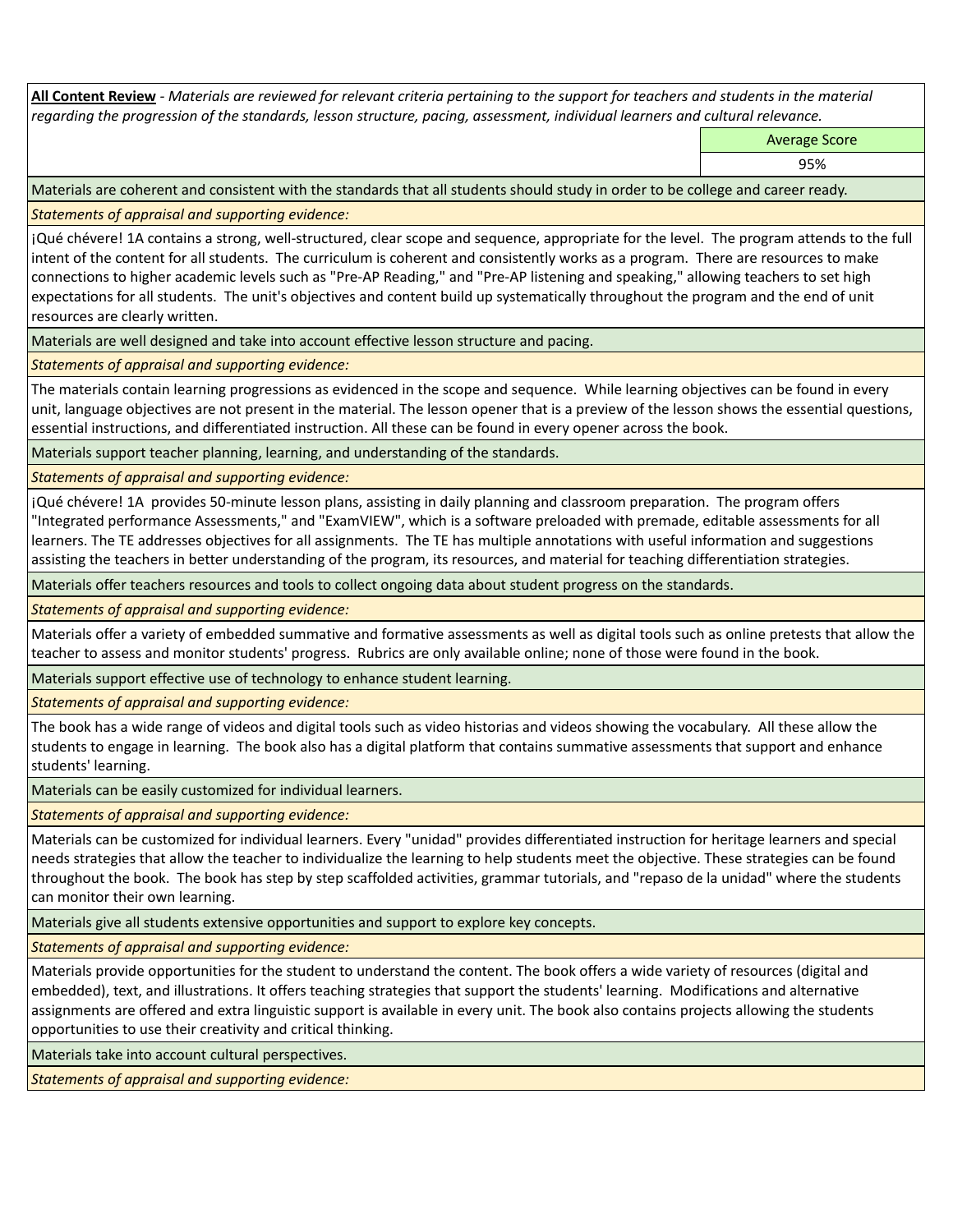Materials offer activities that affirm students' backgrounds and encourage them to make connections with what they already know from their own culture (home, school, community) and the culture being studied. Activities in the book allow students to work in teams to share cultural and linguistic backgrounds. The materials also offer examples of multicultural representations in photos and illustrations that promote multicultural diversity of the community, state and nation.

Materials include a culturally responsive lens.

*Statements of appraisal and supporting evidence:*

The book offers diverse activities, allowing students to analyze, reflect on, and compare different cultures. Materials value and recognize sensitive topics and include them in some activities to promote democratic thinking and values. The curriculum offers a variety of illustrations of different places.